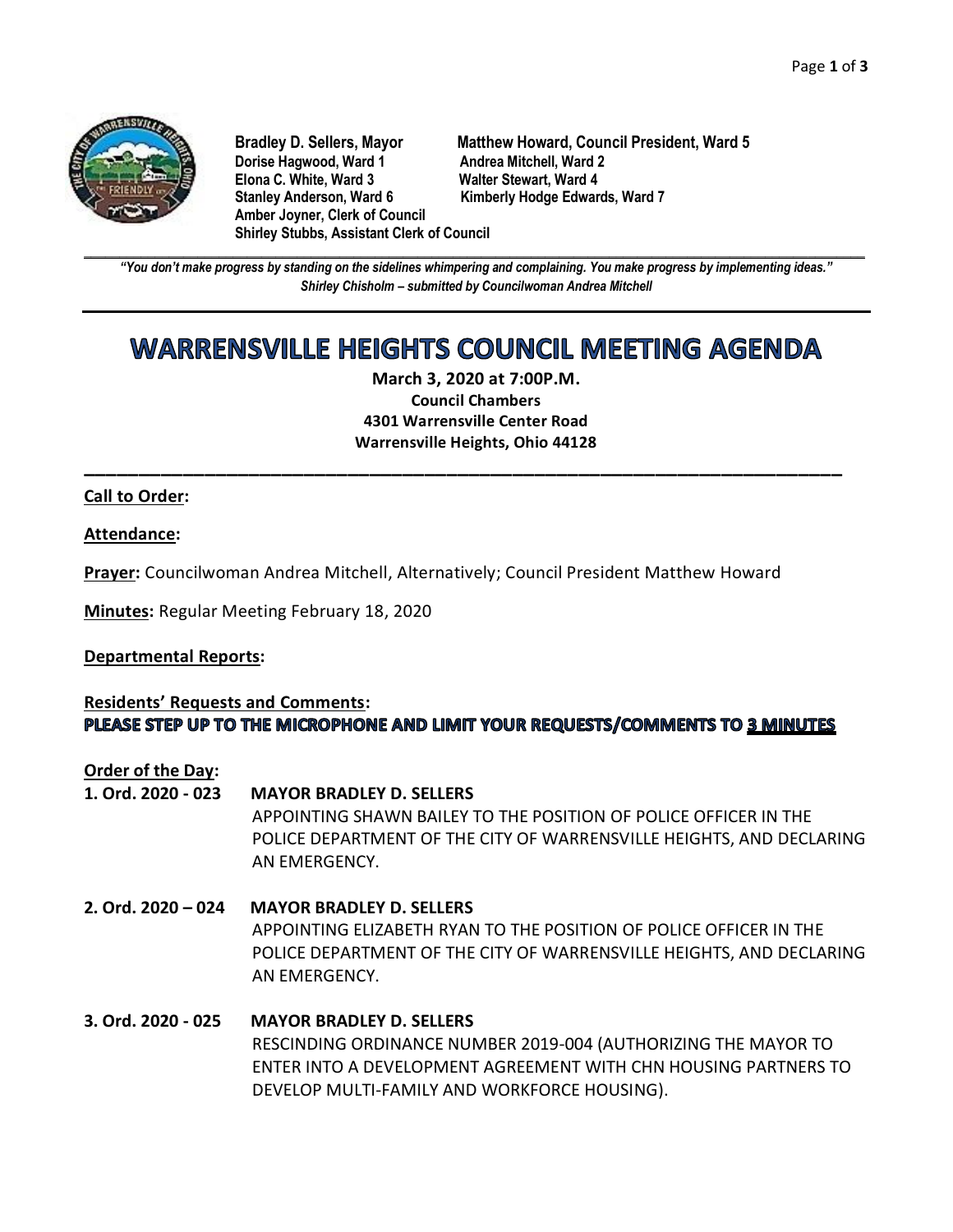**4. Ord. 2020 - 026 MAYOR BRADLEY D. SELLERS** AUTHORIZING THE MAYOR TO ENTER INTO A RISK MANAGEMENT PROFESSIONAL SERVICE AGREEMENT WITH PREFERRED RISK MANAGEMENT SERVICES, LLC TO PROVIDE SAFETY PROGRAM DEVELOPMENT FOR THE SERVICE DEPARTMENT OF THE CITY OF WARRENSVILLE HEIGHTS, AND DECLARING AN EMERGENCY.

**5. Ord. 2020 - 027 MAYOR BRADLEY D. SELLERS** AUTHORIZING THE MAYOR TO RENEW A SERVICES AGREEMENT WITH CLEVELAND CLINIC WELLNESS ENTERPRISE, LLC ON BEHALF OF ITS LIFESTYLE EMPLOYEE ASSISTANCE PROGRAM SERVICES FOR \$3,802.50 FOR THE PERIOD FEBRUARY 1, 2020 THROUGH JANUARY 31, 2021, AND DECLARING AN EMERGENCY.

# **6. Ord. 2020 - 028 MAYOR BRADLEY D. SELLERS** AN ORDINANCE APPROPRIATING FUNDS NECESSARY TO MEET THE EXPENDITURES FOR THE OPERATIONS AND FUNCTIONS OF THE CITY OF WARRENSVILLE HEIGHTS FOR THE FISCAL YEAR 2020, AND DECLARING AN EMERGENCY.

- **7. Res. 2020 - 017 MAYOR BRADLEY D. SELLERS** AUTHORIZING THE ADMINISTRATION TO APPLY FOR THE SAFE ROUTES TO SCHOOL GRANT, AND DECLARING AN EMERGENCY.
- **8. Res. 2020 - 018 MAYOR BRADLEY D. SELLERS** AUTHORIZING THE MAYOR OF THE CITY OF WARRENSVILLE HEIGHTS TO ACCEPT THE ONE OHIO MEMORANDUM OF UNDERSTANDING REGARDING THE PURSUIT AND USE OF POTENTIAL OPIOID LITIGATION SETTLEMENT FUNDS, AND DECLARING AN EMERGENCY.

**Announcements from the Directors:** 

**Fire Department**-Chief Herb Waugh

**Economic Development Department**-Director Jerome DuVal

**Human Resources Department**-Director Nicole Johnson

**Chief of Staff**-Kelli Wilson

**Police Department**-Chief Wes Haynes

**Building Department**-Commissioner Benjamin Brown

**Service Department**- Director Ted Sims

**Civic & Senior Center**-Director Jennifer Lastery

**Finance Department**-Director Karen Howse